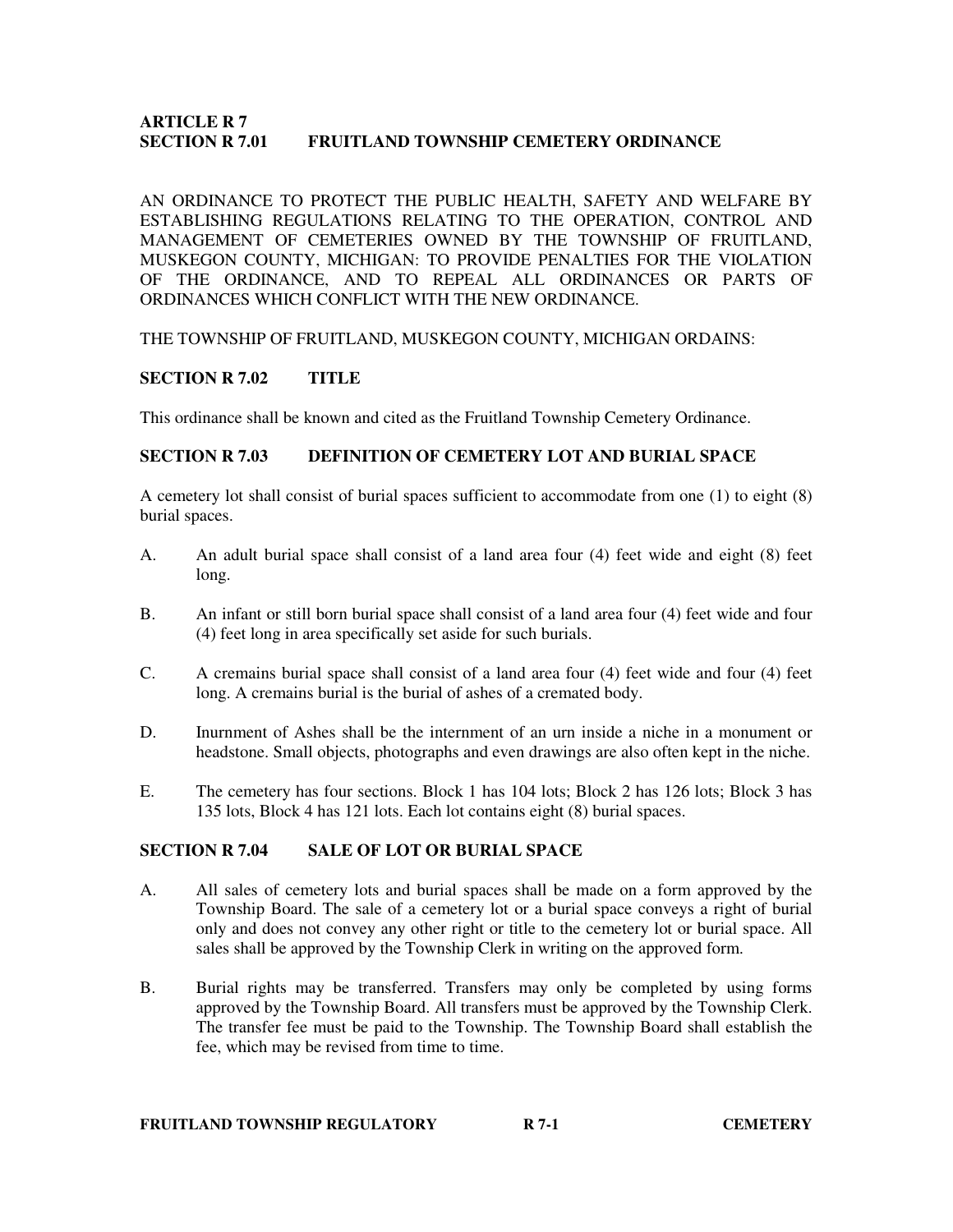C. No person may purchase more than eight (8) burial spaces without the consent of the Township Board.

### **SECTION R 7.05 MARKERS OR MEMORIALS**

- A. All markers, monuments, urns or other memorials must be made of granite or another approved, equally durable composition.
- B. Any large upright monuments, urns or other memorials must be located upon an approved foundation adequately designed to maintain the monument in an erect position.
- C. Only two (2) markers of 16 inches by 18 inches or one (1) double headstone of not more than 36 inches wide is allowed for each burial space with the exception of the placement of a veteran's bronze plaque(s) not to exceed 24 inches by 2 inches which may be attached to the back of upright monument(s) or marker(s) or be placed flush in the ground.
- D. A monument, marker or other memorial shall meet the following requirements:
	- 1. The location is at the head of the burial space, parallel to the head of the burial space line;
	- 2. The height of the memorial is not greater than 48 inches, the width of the memorial is not greater than 16 inches, and the length of the memorial is not greater than 80 inches for one memorial to cover two gravesites and 36 inches for a single gravesite.
	- 3. Veteran bronze plaque(s) may be placed either at the head of the burial space(s) line or in the middle of the gravesite flush on the ground.
- E. The footing or foundation upon which any monument, marker or other approved memorial shall be placed by the Township and the owner of the burial space shall pay the cost of placement.
- F. Monuments, markers and other memorials are not permitted on a burial space until the purchase price of the burial space has been paid in full.
- G. No mausoleum shall be erected without written approval from the Township Board.
- H. Inscriptions on monuments, markers, mausoleums or other memorials must not be offensive or improper, as determined by the Township Board. The owner of any such memorial shall be responsible for all expenses of removal.
- I. The Township Board has the authority to deem a marker, monument, mausoleum or other memorial to be inappropriate and thus prohibit it from being placed in the cemetery.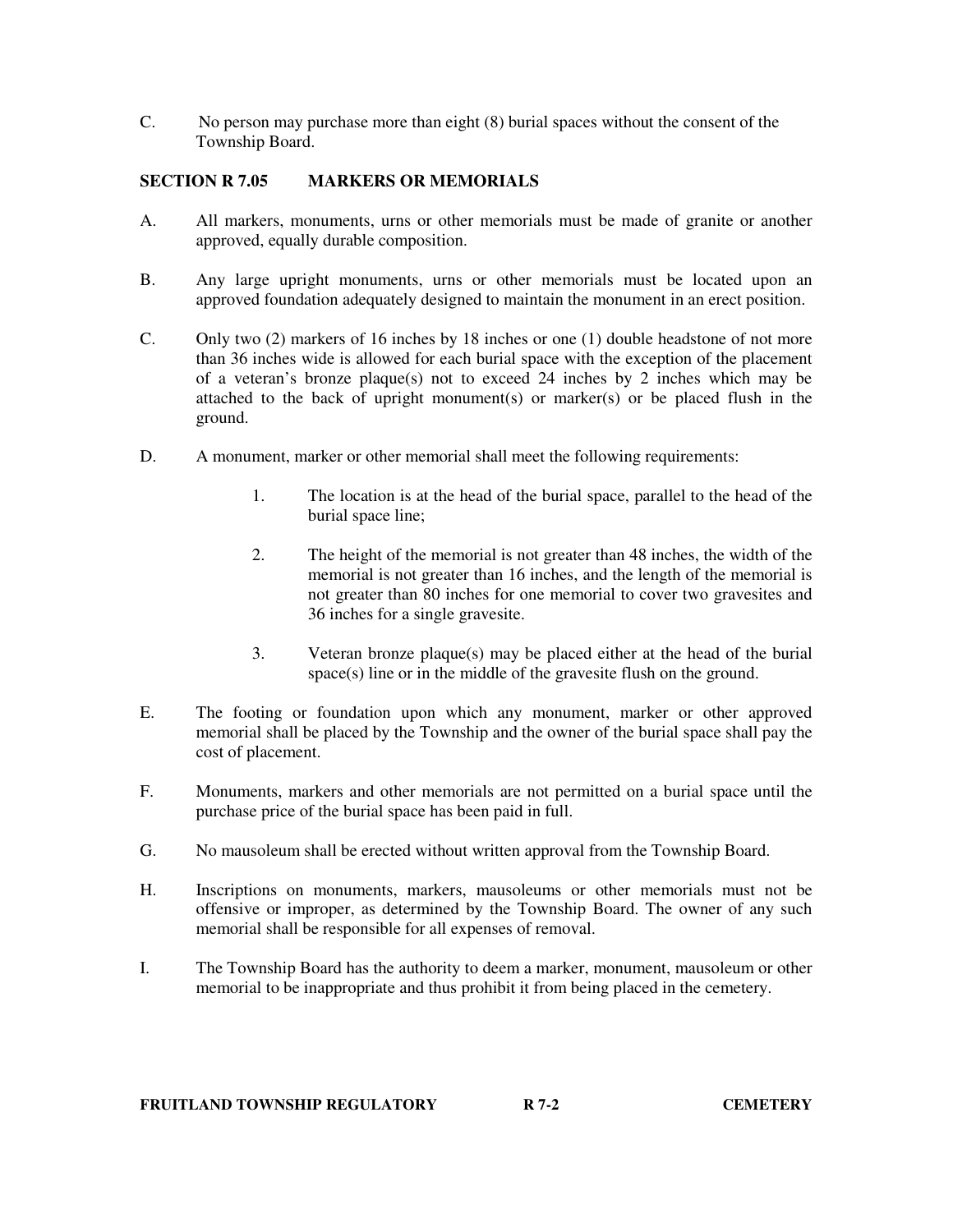- J. If a marker, monument, or other memorial becomes unsafe in the opinion of the township, notice of the condition shall be sent to the last known address of the owner. The structure shall be removed or repaired at the owner's expense. Timeline to be determined by the Township Board.
- K. Winter decorations of burial spaces shall be placed after November 30 of each year and shall be removed no later than April 15 of the following year. All summer decorations for burial spaces shall be placed after May 15 and shall be removed no later than October 1. Any decoration remaining after the above deadlines will be immediately destroyed and/or discarded.

# **SECTION R 7.06 INTERNMENT REGULATIONS**

- A. Only one casket may be buried in a burial space, except for a mother and infant or two children buried at the same time.
- B. A maximum of two (2) cremains or one (1) casket and one (1) cremation; shall be allowed to be placed in one burial space along with no more than two (2) inurnment of ashes to be placed in a headstone or monument.
- C. The township shall receive at least 24 hours notice of the time of a funeral to allow for the opening of the burial space.
- D. A permit for the burial space and appropriate identification of the person to be buried shall be presented to either the township or the Township Clerk prior to interment. If a permit has been lost or destroyed, the Township Clerk shall be satisfied, from Township records, that the person to be buried in the space is an authorized and appropriate person before starting any interment.
- E. All burial spaces shall be located in an orderly and neat-appearing manner within the confines of the space involved.
- F. All burials shall be within a standard vault made of concrete, fiberglass or other material approved by the township, installed or constructed in the burial space before interment.
- G. No burial or interment of ashes shall take place unless the burial space fee, the fee for services required to open and close the burial space or documentation fee and all other fees have been paid in full to the township.
- H. Burial spaces shall not be opened or closed except under the direction and control of the township. This provision shall not apply to proceedings for the removal and re-interment of bodies and remains, which is under the control of the local health department.
- I. The Township is not responsible for the following:
	- 1. Opening the wrong burial space when such error is caused by third parties;
	- 2. Damage to markers, monuments or memorials from cause beyond its control.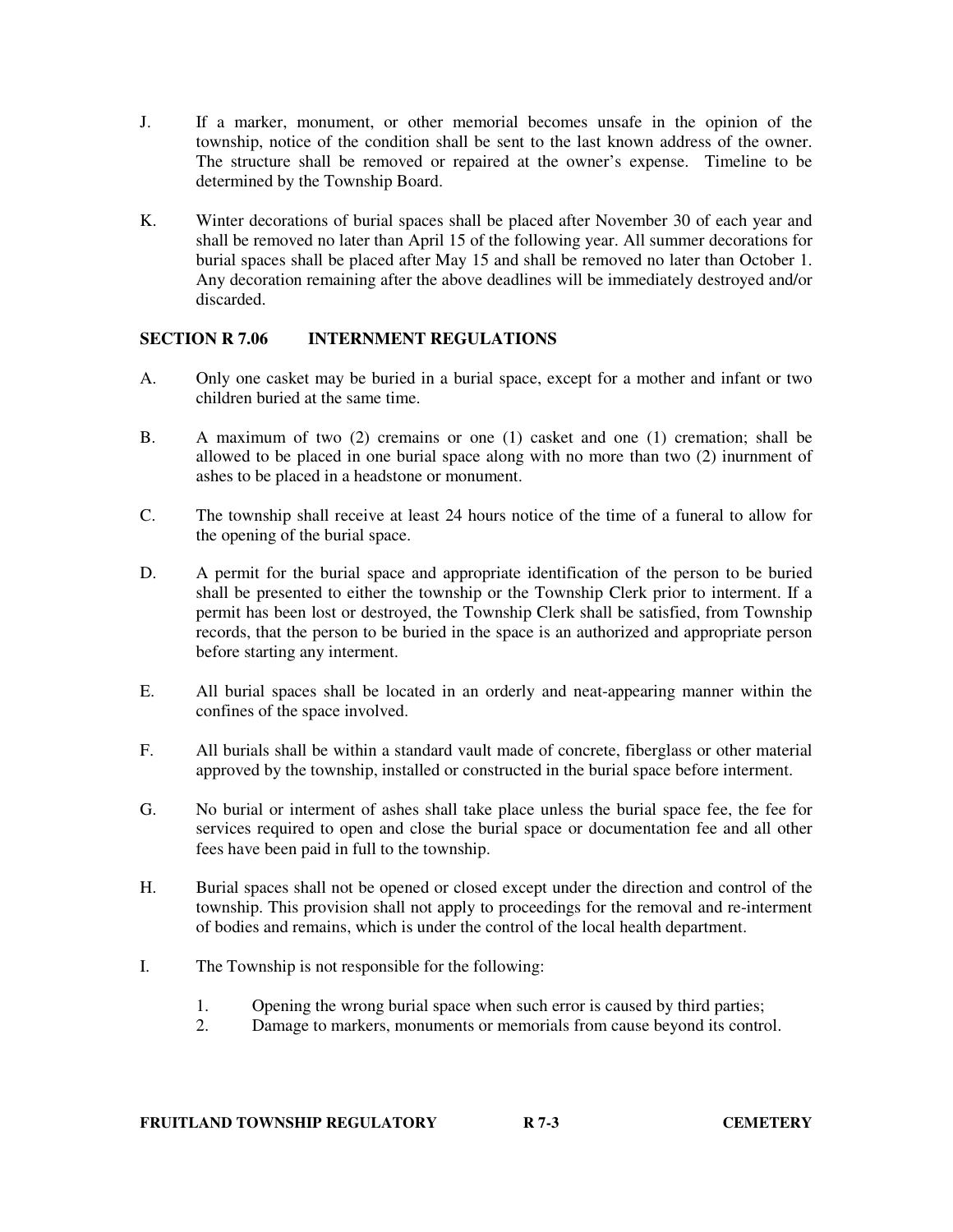J. The scattering of cremains anywhere in the cemetery is prohibited.

### **SECTION R 7.07 REGULATIONS FOR BURIAL**

- A. When delays would cause unreasonable hardship or inconvenience, burials may be arranged on Saturdays, Sundays, and holidays, but there is an additional fee.
- B. If immediate burial is required by the laws of the State or by a regulation of health department, an extra fee will be charged and entrance to the cemetery will be restricted to the hearse and cars in the funeral procession.
- C. Consideration for winter burial (November 15-March 15) will depend on ground and weather conditions at the discretion of the township.
- D. No burial space will be opened for a burial except on arrangement by a responsible member of the deceased person's family, or by order of a funeral director or his agent, to the township. A reasonable time for the preparation of the burial space must be given.
- E. Internment of ashes shall be performed only by a funeral director or his agent or monument company once arrangements and payment has been made with the township.
- F. Funeral directors or their agents will present the burial permit as required by law before proceeding with the committal services and also present full payment for burial space opening, plus any other charges incurred in preparing for the burial.
- G. No funeral director may open a casket inside the cemetery without the consent of a member of the deceased's family or on an order of a court.
- H. The Township is not responsible for incorrect instructions regarding the proper lot and burial space.
- I. Disinterment may not be made unless all necessary permits, or on order from a coroner directing a disinterment for the purpose of an inquest, have been provided to the township.

# **SECTION R 7.08 GROUND MAINTENANCE**

- A. No flowers, decorations, shrubs, trees or vegetation of any type shall be planted or placed outside of a permitted urn. Any of the foregoing items planted or placed shall be immediately removed by the Township.
- B. No grading, leveling or excavating within the cemetery shall be allowed.
- C. The township reserves the right to remove or trim any tree, plant or shrub located within the cemetery in the interest of maintaining proper appearance and use of the cemetery.
- D. Mounds, bricks, blocks and any borders that hinder the free use of a lawn mower or other gardening apparatus are prohibited and shall be removed.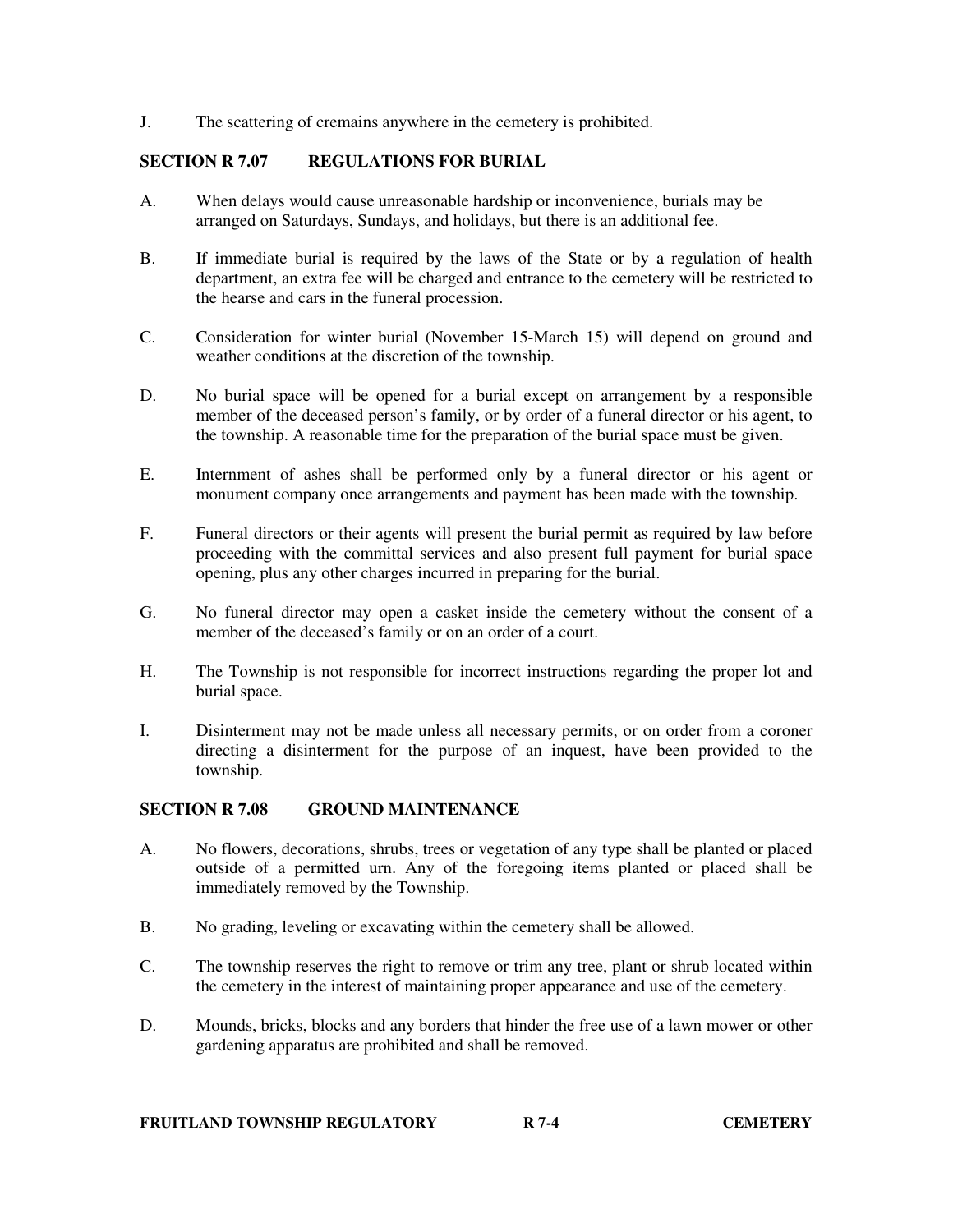- E. Surfaces other than earth or sod are prohibited.
- F. All refuse of any kind or nature including, but not limited to, dried flowers, wreaths, papers and plastic flower containers must be removed from the cemetery within 10 days after a burial.
- G. Littering and loitering are strictly prohibited.
- H. All urns are to be placed in line with monuments. The size of urns placed shall be determined by the township.
- I. All fences, shepherds hooks, glass containers or glass items are prohibited and shall be removed.
- J. All free standing solar or other powered lights, markers, candles and oil lamps are prohibited and shall be removed.
- K. Any contractors working in the cemetery are subject to the cemetery rules and regulations and are subject to the authority of the township. All vehicles shall remain on a driveway at all times. Contractors must furnish their own carts to carry materials from the driveway to the burial space. Contractors or others causing damage to the cemetery, including damage to the lawn or turf, shall promptly pay any invoice for labor and material from the township.
- L. Children visiting the cemetery must be accompanied by an adult. All pets must be on a leash. Driveways shall be used for cemetery business only and not be used for bicycles, motorcycles, ATV's, skateboards, snowmobiles or other similar use.

# **SECTION R 7.09 DUTIES OF TOWNSHIP OFFICIALS**

- A. The Township Clerk shall maintain records concerning burials, burial permits and any perpetual care fund. The records shall be separate and apart from any other records of the Township and such records shall be open to public inspection at all reasonable hours. All sales and transfers of lots or burial spaces are subject to approval of the Township Clerk.
- B. Except for matters pertaining to record keeping, this ordinance and all rules and regulations shall be enforced in the first instance by the Township Board. The Township shall have the authority to ban any person from the cemetery who has violated the ordinance or any rule or regulation.
- C. A decision of the Township Clerk may be appealed to the Township Board for a final decision.

# **SECTION R 7.10 CEMETERY HOURS**

A. The cemetery shall be open to the public each day from sunrise to sunset.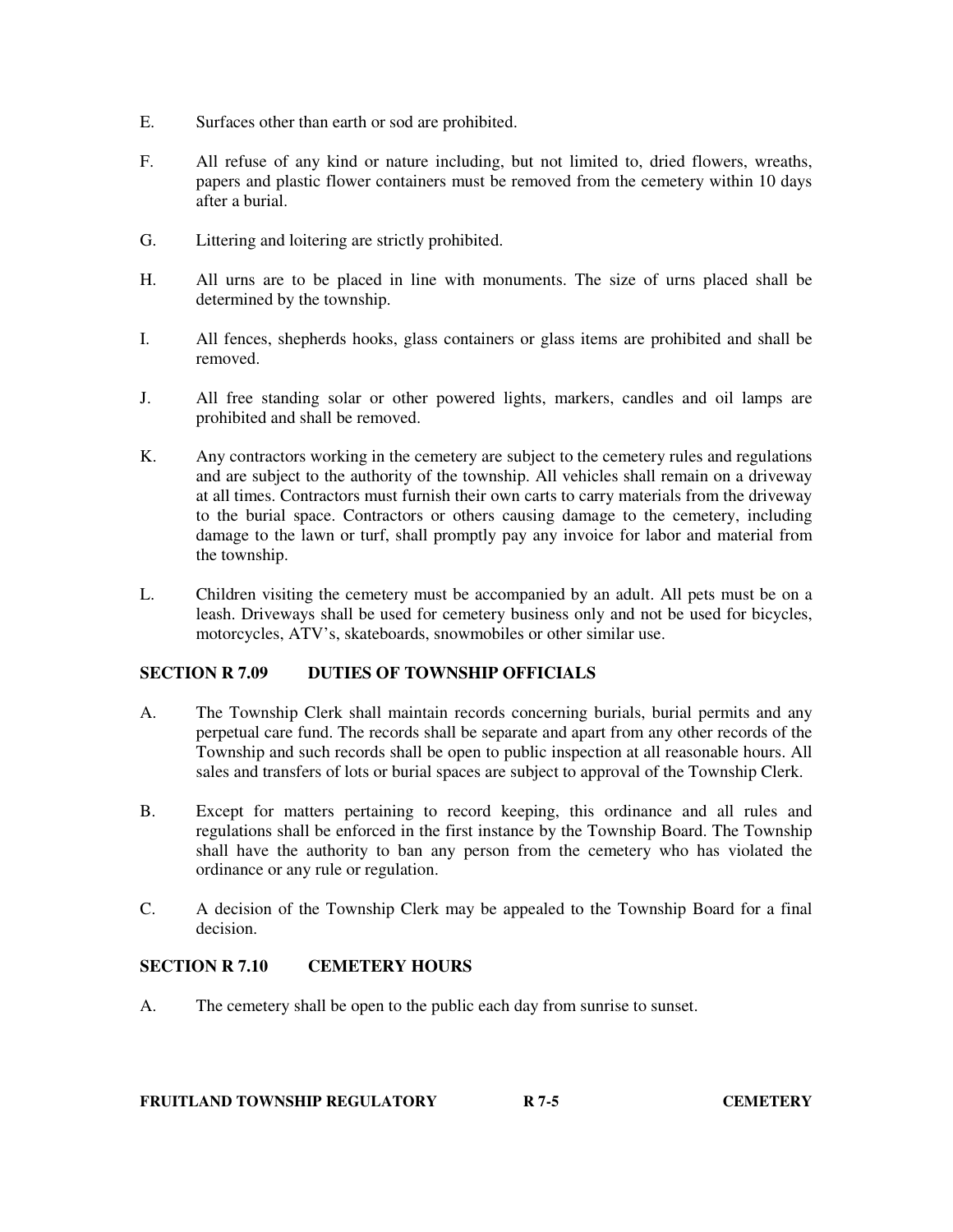B. No person is permitted in the Township cemetery when it is closed, except with the permission of the Township Board.

### **SECTION R 7.11 PENALTIES**

Any person, firm or corporation who violates a provision of this ordinance or any person who knowingly or intentionally aids or abets another person in violation of this ordinance, shall be responsible for a civil infraction and subject to fines as published by the Township from time to time. Each day's continued violation shall constitute a separate and distinct offense.

### **SECTION R 7.12 SEVERABILITY**

The provisions of this ordinance are declared to be severable and should any provision, section or part of this ordinance be declared invalid or unconstitutional by a court of competent jurisdiction, such decision shall only affect the specific provision, section or party of the ordinance referenced in the court decision and shall not affect or invalidate the remainder of the ordinance.

## **SECTION R 7.13 EFFECTIVE DATE**

This ordinance shall take effect thirty (30) days after the date of publication. All ordinances or parts of ordinances which conflict with this ordinance are repealed as of the effective date.

| Adopted:      | June 15, 1998                                                                                            |
|---------------|----------------------------------------------------------------------------------------------------------|
| Published:    | June 29, 1998                                                                                            |
| Amended Fees: | May 20, 2002 Resolution 2002-03                                                                          |
| Amended:      | September, 2002                                                                                          |
| Amended:      | January, 2003                                                                                            |
| Amended:      | January, 2004                                                                                            |
| Amended:      | April 18, 2005 numbering, article $\&$ section identification and Section R 7.08 C                       |
| Published:    | April 24, 2005                                                                                           |
| Amended:      | July 16, 2010                                                                                            |
| Published:    | August 29, 2010                                                                                          |
| Effective:    | September 28, 2010 (numbering, article $\&$ section identification, Fee $\&$ Escrow<br>Deposit Schedule) |
| Amended:      | December 20, 2010                                                                                        |
| Published:    | January 9, 2011                                                                                          |
| Effective:    | February 9, 2011                                                                                         |
| Amended:      | July 16, 2012                                                                                            |
| Published:    | August 12, 2012                                                                                          |
| Effective:    | September 11, 2012                                                                                       |
| Amended:      | August 19, 2013                                                                                          |
| Published:    | August 25, 2013                                                                                          |
| Effective:    | September 24, 2013                                                                                       |